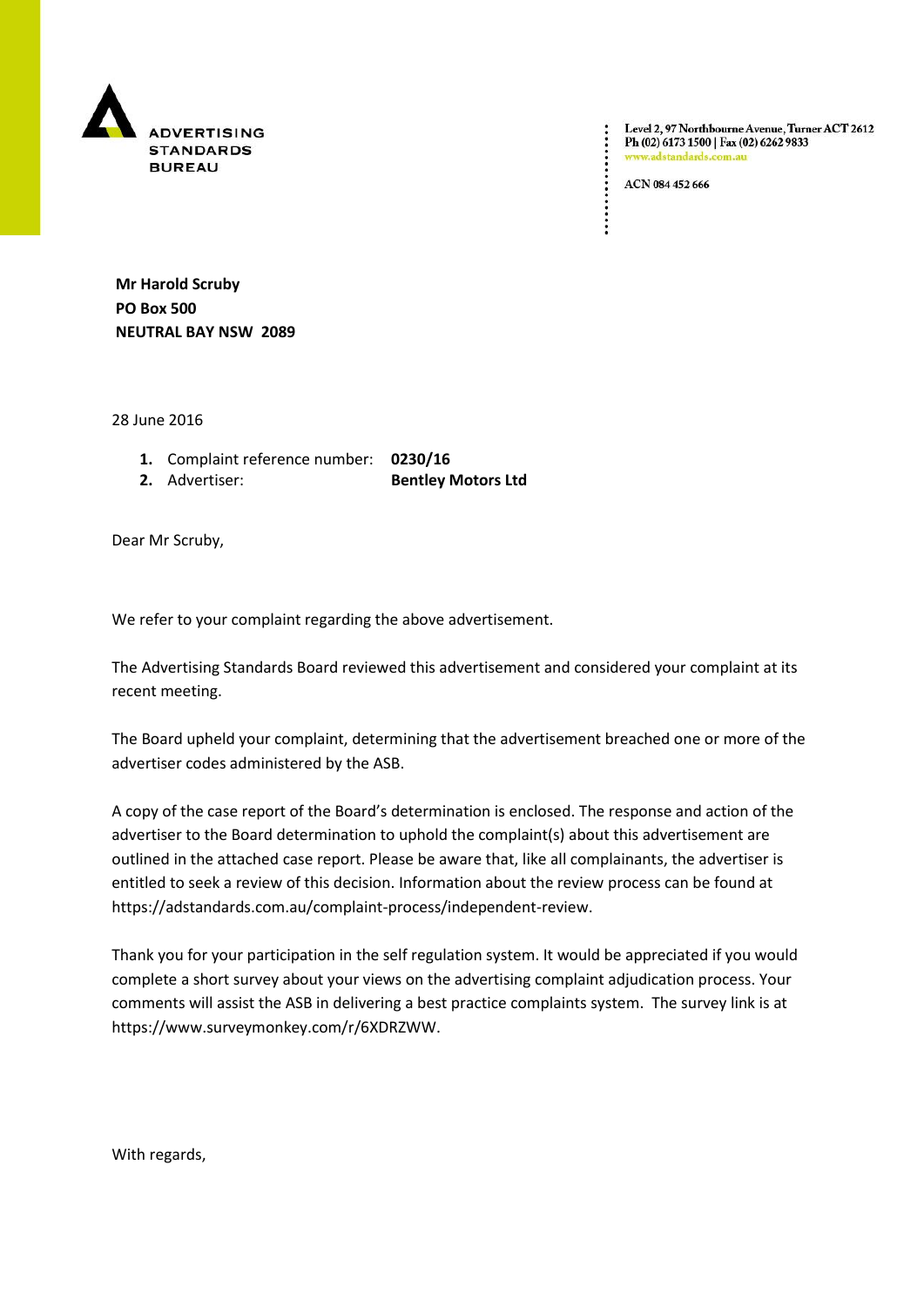**Nikki Paterson/ Margaret Skillman**

Case Managers Advertising Standards Bureau

complaint@adstandards.com.au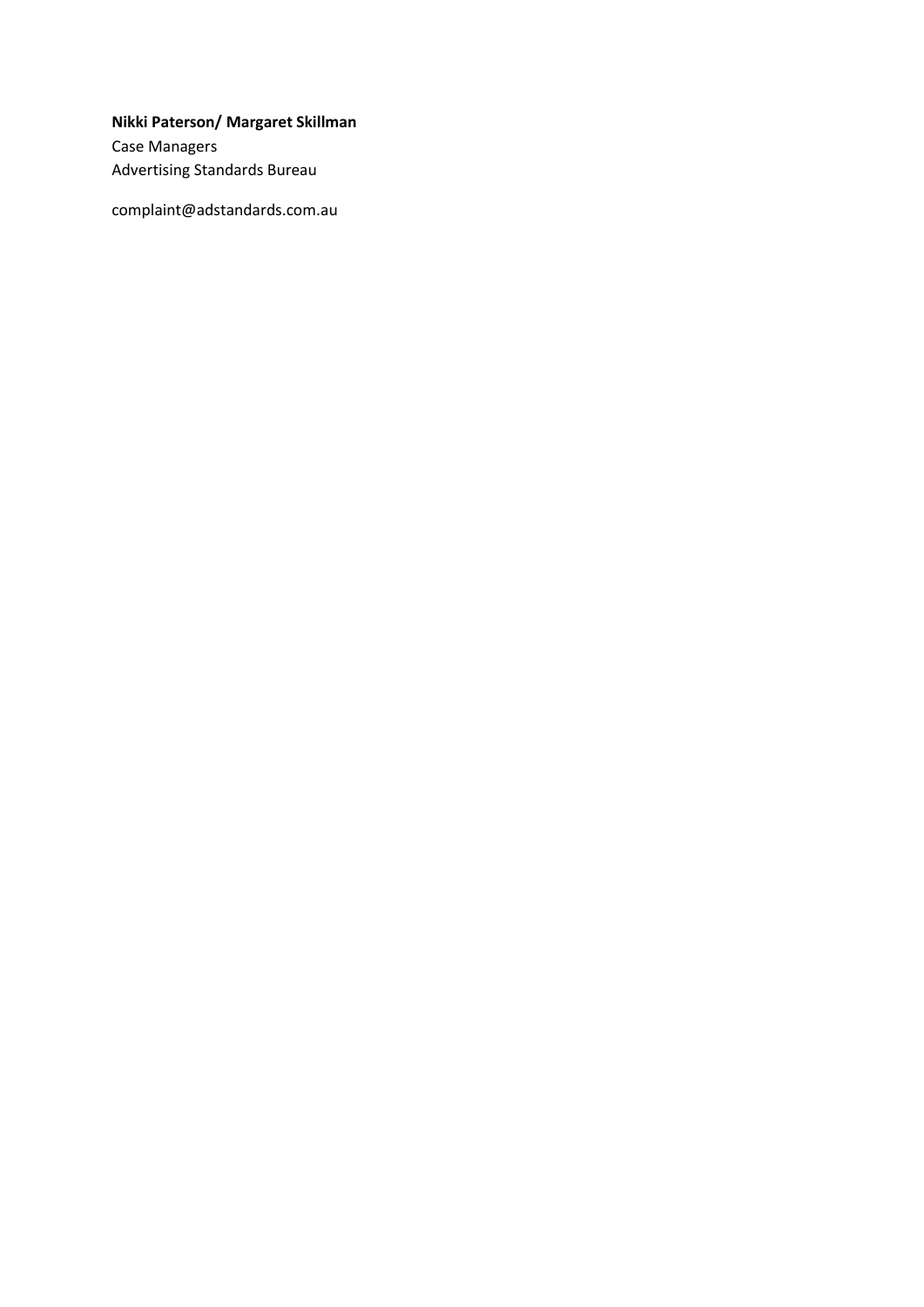

Level 2, 97 Northbourne Avenue, Turner ACT 2612 Ph (02) 6173 1500 | Fax (02) 6262 9833 www.adstandards.com.au

ACN 084 452 666

# **Case Report**

- **1 Case Number 0230/16**
- 
- **3 Product Vehicle**
- **4 Type of Advertisement / media Internet**
- **5 Date of Determination 08/06/2016**
- 

**2 Advertiser Bentley Motors Ltd 6 DETERMINATION Upheld - Modified or Discontinued**

#### **ISSUES RAISED**

FCAI Motor Vehicles 2(a) Unsafe driving FCAI Motor Vehicles 2(b) Breaking the speed limit FCAI Motor Vehicles 2(c) Driving practice that would breach the law

## **DESCRIPTION OF THE ADVERTISEMENT**

The advertisement for the Bentley Continental GT Speed is preceded with information advising that the vehicle is driven by John Bowe, former racing driver and it is driven in controlled conditions on a section of the Stuart Highway with an unrestricted speed limit. The focus is on the speed able to be achieved by the car and as the car drives along we see shots of the speedometer which by the final scene has reached 206 miles an hour.

#### **THE COMPLAINT**

A sample of comments which the complainant/s made regarding this advertisement included the following:

*The ad breaches sections 2 (a), (b) and (c) of the FCAI Code. The maximum speed limit in all other jurisdictions, other than the NT is 110 km/h. This advertisement promotes the Bentley reaching speeds of 330 km/h. Significantly, the announcer, John Bowe, unaware of his error, uses a most significant oxymoron (quote): "It's only one of three highways in the world, with an unrestricted speed limit." In fact, there is no speed limit on this highway. And that's the very point. This behaviour is incredibly dangerous, not only to the driver and passenger, but to other road users. It glorifies speed. It's advertising and proving that this Bentley can do 330 km/h. Yet this speed is 3 times the maximum speed limit in all other jurisdictions. 2. GENERAL PROVISIONS*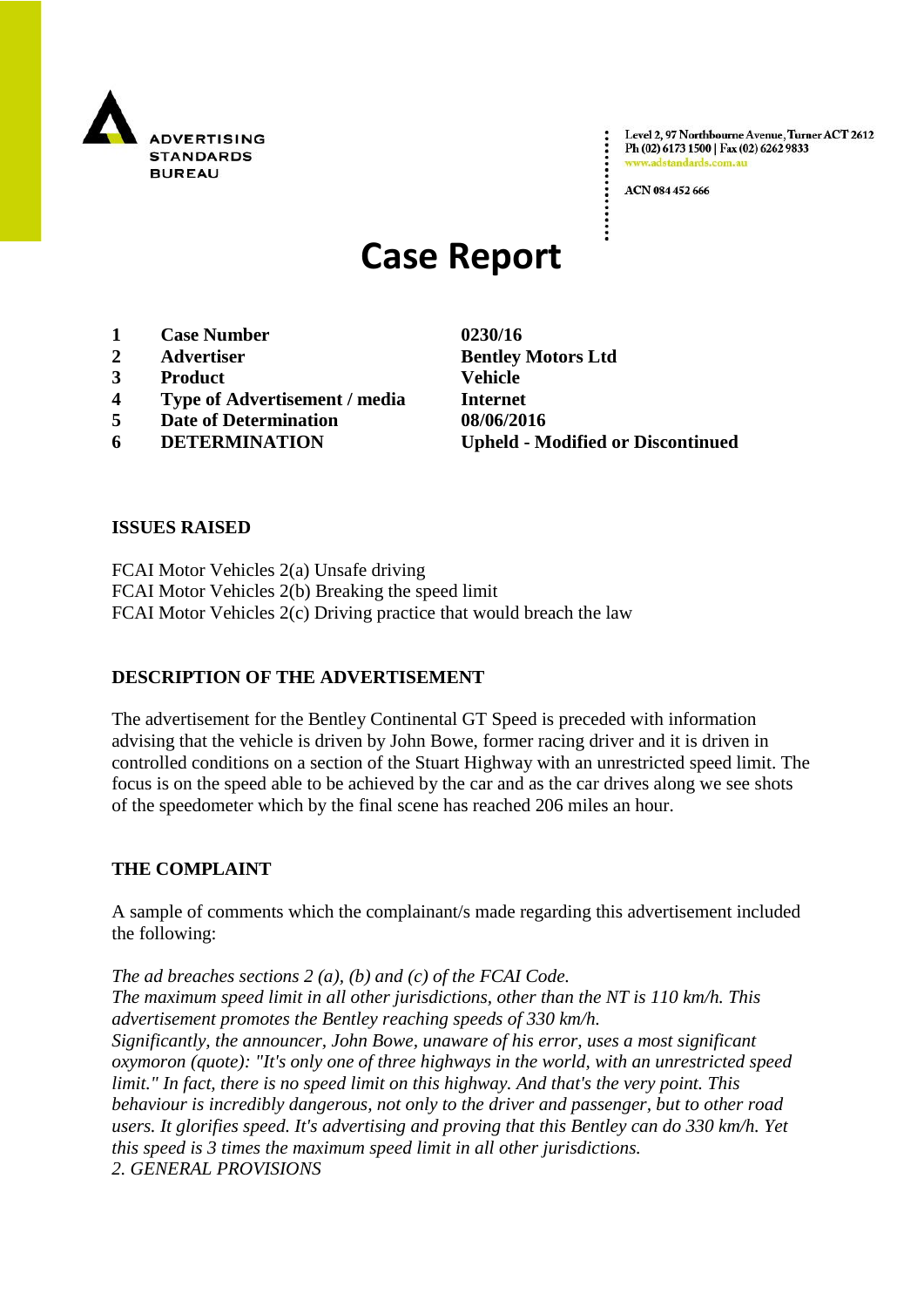*Advertisers should ensure that advertisements for motor vehicles do not portray any of the following:*

*(a) Unsafe driving, including reckless and menacing driving that would breach any Commonwealth law or the law of any State or Territory in the relevant*

*jurisdiction in which the advertisement is published or broadcast dealing with road safety or traffic regulation, if such driving were to occur on a road or road-related area, regardless of where the driving is depicted in the advertisement.*

*[Examples: Vehicles travelling at excessive speed; sudden, extreme and unnecessary changes in direction and speed of a motor vehicle; deliberately and unnecessarily setting motor vehicles on a collision course; or the apparent and deliberate loss of control of a moving motor vehicle.]*

*4*

*- 5 -*

*5 (b) People driving at speeds in excess of speed limits in the relevant jurisdiction in Australia in which the advertisement is published or broadcast.*

*(c) Driving practices or other actions which would, if they were to take place on a road or road-related area, breach any Commonwealth law or the law of any State or Territory in the relevant jurisdiction in which the advertisement is published or broadcast directly dealing with road safety or traffic regulation.*

## **THE ADVERTISER'S RESPONSE**

Comments which the advertiser made in response to the complainant/s regarding this advertisement include the following:

*Prior to the activity, we applied with the local authorities and the Northern Territory has granted permission to Bentley Motors Ltd to undertake the activity at the derestricted section of the Stuart Highway.*

*A section of the Stuart Highway was closed with the assistance of the Northern Territory Government and observed by helicopter at all times.*

*The video is found on YouTube at https://www.youtube.com/watch?v=OPUm9-6YtME, published on November 4th, 2015 on the Bentley Motors YouTube channel.*

# **THE DETERMINATION**

The Advertising Standards Board (Board) was required to determine whether the material before it was in breach of the Federal Chamber of Automotive Industries Advertising for Motor Vehicles Voluntary Code of Practice (the FCAI Code).

To come within the FCAI Code, the material being considered must be an advertisement. The FCAI Code defines an advertisement as follows: "matter which is published or broadcast in all of Australia, or in a substantial section of Australia, for payment or other valuable consideration and which draws the attention of the public, or a segment of it, to a product,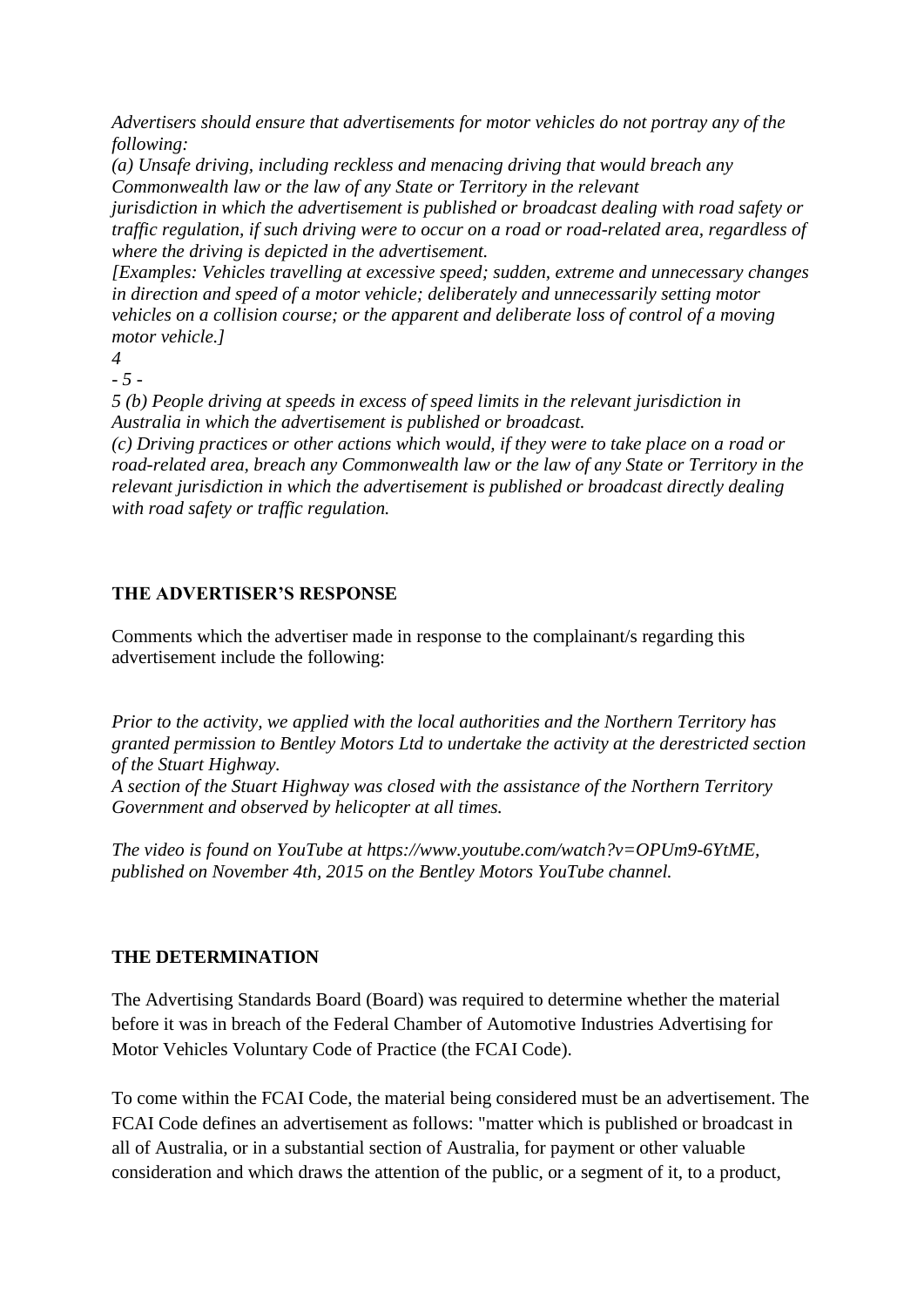service, person, organisation or line of conduct in a manner calculated to promote or oppose directly or indirectly that product, service, person, organisation or line of conduct."

The Board decided that the material in question was broadcast in Australia or in a substantial section of Australia for payment or valuable consideration. The Board determined that the material draws the attention of the public or a segment of it to a product being a Bentley Continental GT Speed (Bentley) in a manner calculated to promote that product. The Board considered that the footage depicts the vehicle that is available for purchase and there is frequent mention of the Bentley and the Bentley logo in the footage. The Board considered that in line with previous decisions around the scope of the FCAI Code, the marketing communication is an advertisement as defined by the FCAI Code.

The Board determined that the material before it was an advertisement.

The Board then considered whether that advertisement was for a motor vehicle. Motor vehicle is defined in the FCAI Code as meaning: "passenger vehicle; motorcycle; light commercial vehicle and off-road vehicle." The Board determined that the Bentley was a Motor vehicle as defined in the FCAI Code.

The Board determined that the material before it was an advertisement for a motor vehicle and therefore that the FCAI Code applied.

The Board noted the complainant's concerns that the advertisement depicts the vehicle reaching speeds of 330km per hour on a stretch of highway with an unrestricted speed limit in the Northern Territory (NT), which is 3 times the maximum speed in all other jurisdictions.

The Board then analysed specific sections of the FCAI Code and their application to the advertisement, noting that the Explanatory Notes to the Code state that advertisers "should make every effort to ensure that advertisements not only comply with the formal provisions of the Code but are also consistent with the objectives and guidelines expressed in these Explanatory Notes which accompany the Code."

The Board noted the Explanatory Notes to the FCAI which state: "Advertisers should ensure that advertisements…avoid explicitly or implicitly drawing attention to the acceleration or speed capabilities of a vehicle."

The Board noted the frequent focus on the speedometer throughout the advertisement and the accompanying commentary that regularly indicated the increasing speeds reached by the car. The Board considered that this was not within the spirit of the Code as it explicitly drew attention to the speed capability of the vehicle.

The Board considered the application of the FCAI Code to the advertisement, identifying clauses 2(a), 2(b) and 2(c) and 3 as relevant in the circumstances. Consistent with a previous determination, Case 0229/05, the Board considered that clause 3 does not operate as an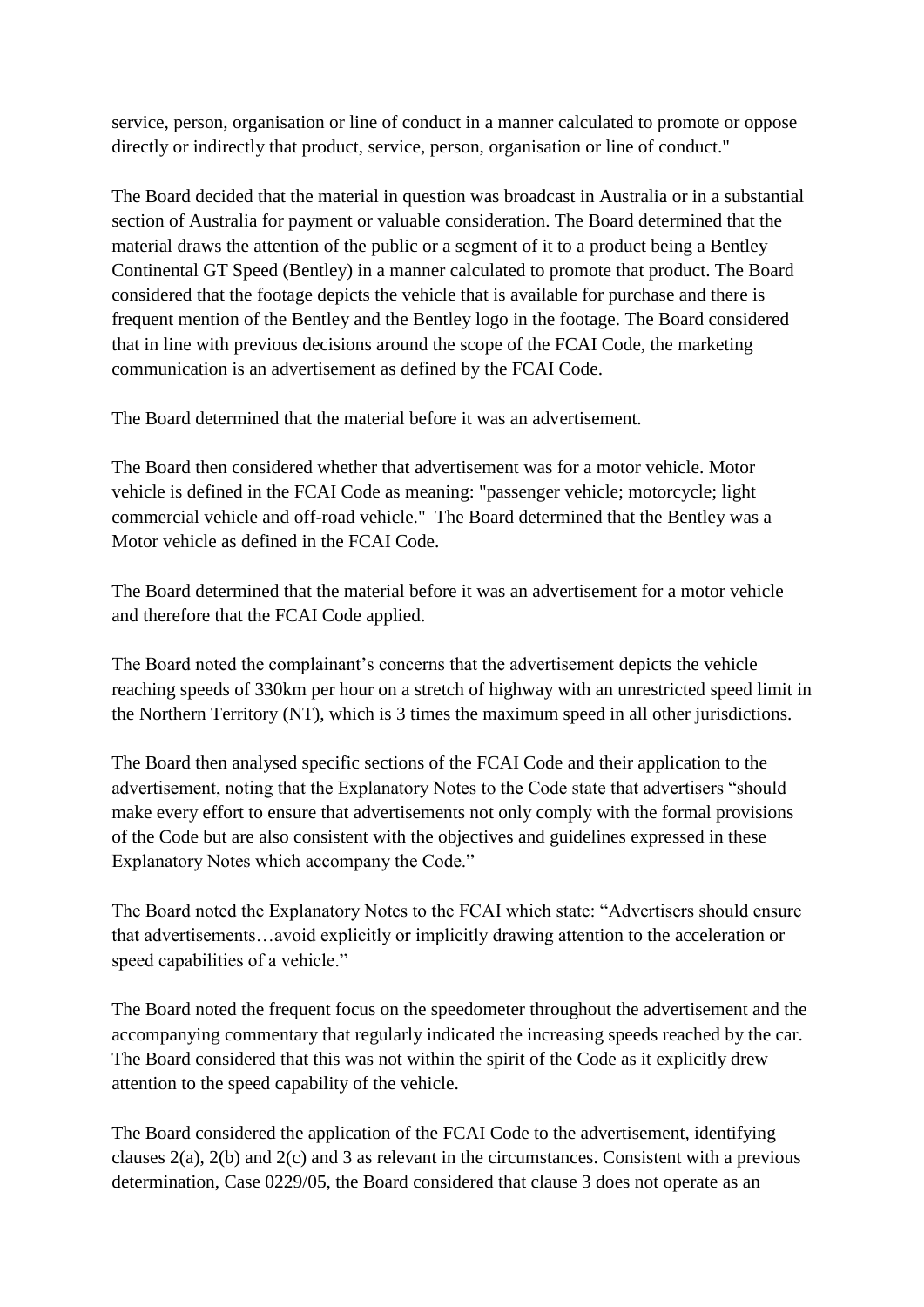exemption to a breach of clause 2 but rather operates to ensure that advertisers can legitimately make use of the types of scenes permitted under clause 3 provided that the provisos in clause 3 are satisfied and that the use of such material is consistent with the general application of clause 2 in the context of the activities permitted.

The Board noted that clause 3 provides:

"Without limiting the general application of clause 2, advertisers may make use of scenes of motor sport; simulated motor sport; and vehicle-testing or proving in advertising, subject to the following:

(a) Such scenes should be clearly identifiable as part of an organised motor sport activity, or testing or proving activity, of a type for which a permit would normally be available in Australia.

(b) Any racing or competing vehicles depicted in motor sport scenes should be in clearly identifiable racing livery.

The Board gave consideration to whether the advertisement in question made use of scenes of "motor sport" in accordance with clause 3 of the FCAI Code. "Motor Sport" is defined in the FCAI Code as meaning:

"racing, rallying, or other competitive activities involving motor vehicles of a type for which a permit would normally be available under the National Competition Rules of the Confederation of Australian Motor Sport, or other recognised organising body."

The Board noted that the term "vehicle testing and proving" is not defined in the Code. However, the Board understood this in the context of clause 3 and the Explanatory Notes to the Code to take place in a similar context to simulated motor sport and to generally take place within dedicated test facilities for this purpose. The Board considered that the disclaimers provided in the advertisement did not amount to a testing or proving environment.

The Board noted that whilst the advertisement uses John Bowe, described as a 'legend of Australian motor sport', to drive the Bentley, he states 'this is not a customised race car' and the driving takes place on a public highway, not a race track or dedicated testing facility, to show how fast the 'road car' can go . The Board considered that the activity was not "clearly identifiable as part of an organised motor sport activity, or testing or proving activity, of a type for which a permit would normally be available in Australia" and therefore the conditions of clause 3 were deemed not to apply in this advertisement.

The Board considered clause 2(a) of the FCAI Code. Clause 2(a) requires that: "Advertisements for motor vehicles do not portray ...unsafe driving, including reckless or menacing driving that would breach any Commonwealth law or the law of any State or Territory in the relevant jurisdiction in which the advertisement is published or broadcast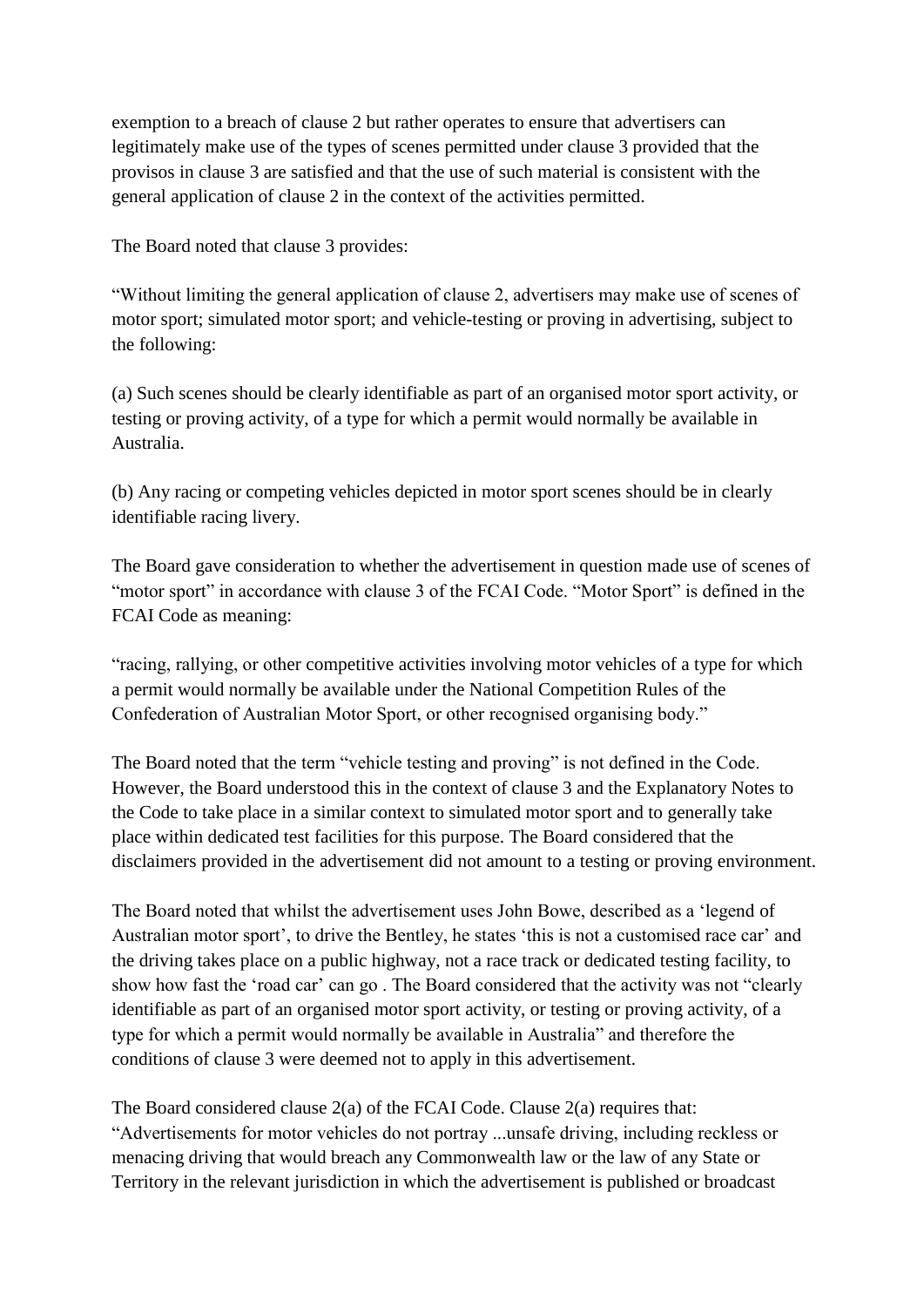dealing with road safety or traffic regulation, if such driving were to occur on a road or roadrelated area, regardless of where the driving is depicted in the advertisement."

The Board noted the examples provided with clause 2(a) in the FCAI Code include: "Vehicles travelling at excessive speed; sudden, extreme and unnecessary changes in direction and speed of a motor vehicle…or the apparent and deliberate loss of control of a moving motor vehicle."

The Board noted the advertisement features the Bentley being driven by a racing car driver along a closed section of the Stuart Highway in the NT. The Board noted that the advertisement makes it clear at the outset that the vehicle is being driven under controlled conditions with a straight section of the highway having been closed for the filming and noted that no other vehicles are depicted in the advertisement. The Board considered there was no indication of recklessness, or a lack of safety portrayed in the advertisement and that the advertisement identified the conditions in place to ensure safety.

The Board did consider that the advertisement showed excessive speed, with the text at the commencement of the advertisement stating the car would be driven at maximum speed and the driver commenting that he was going to see just how fast it could go. The Board noted the advertisement is available on the internet, and considered that this means that people in other jurisdictions may view it.

The Board noted that the conditions under which the driving took place and the advertisement filmed are made clear at the outset, including the location, where there is no maximum speed limit in place. However the Board considered that this is not the case in other jurisdictions where the advertisement is published, where the speed reached by the Bentley in the advertisement of 206 miles per hour (331 km per hour) "would breach the law of any State or Territory in the relevant jurisdiction in which the advertisement is published or broadcast dealing with road safety or traffic regulation, if such driving were to occur on a road or roadrelated area."

The Board determined that the advertisement did breach clause 2(a) of the FCAI Code.

The Board considered clause 2(b) of the FCAI Code. Clause 2(b) requires that "Advertisements for motor vehicles do not portray…people driving at speeds in excess of speed limits in the relevant jurisdiction in Australia in which the advertisement is published."

The Board noted the complainant's concern that the vehicle reached a speed of 330km/h.

The Board noted the advertiser's response that the activity was undertaken at the derestricted section of the Stuart Highway but considered that in all other parts of Australia the speed depicted would breach the law.

The Board determined that the advertisement did depict the Bentley exceeding the speed limit